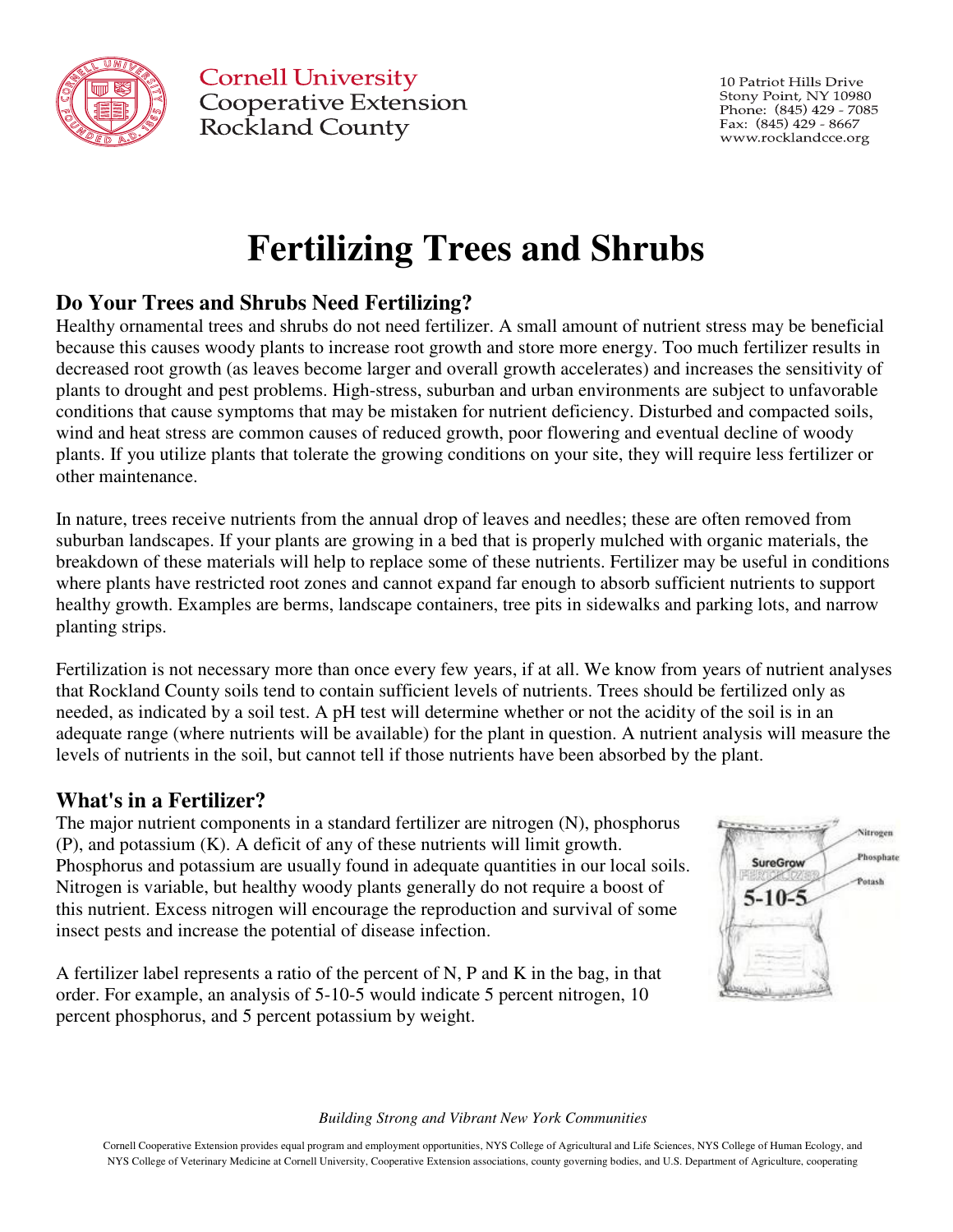## **The Role of Each Nutrient**

Nitrogen promotes leafy growth of the plant, giving it a healthy green color. Nitrates (the source of nitrogen) are water soluble and easily leached by heavy rainfall or watering. Be careful to apply fertilizers where they will not contaminate ground or surface water. When necessary, choose a fertilizer that contains mostly water insoluble (W.I.N.) or slow release nitrogen for a more gradual release of nitrogen over time. Many natural organic or compost based fertilizers release nitrogen slowly, but the soil organisms that release the nutrients require warm weather to work. Do not over-fertilize because this may result in succulent, poor quality, disease and insect prone growth, burning or poor flowering.

Phosphorous is important for root growth and flower and fruit production. Most soils in New York contain adequate phosphorous. If you must apply phosphorus, as indicated by a soil test, make sure it will not run off into a storm drain or other waterway.

Potassium can improve overall vigor, root formation, disease resistance and flower quality of a plant. Like phosphorous, the most effective applications are those made directly to the root zone, as indicated by a soil test.

## **When to Fertilize**

Spring applications of fertilizer may be made just as the leaves are beginning to open. Fertilizers often burn roots if applied in extreme heat. Do not fertilize trees or shrubs from mid-spring through mid-October as an application made at this time may stimulate new growth that may not harden off before winter. Be aware that Rockland County law prohibits lawn fertilizer between December 1 and April 1. This is to protect our water quality; it is wise to avoid fertilizing trees and shrubs at this time as well.

## **Fertilizer Indications**

#### **New Trees and Shrubs**

Newly planted trees and shrubs should **NOT** be fertilized the first year. If necessary, begin fertilizing the tree the second year after establishment.

#### **Young Trees and Shrubs:**

If indicated, broadcast (scatter evenly) on surface over root zone. Use slow-release fertilizer; follow label directions.

#### **Established Trees:**

Fertilizer should not be needed.

**Acid-loving Plants** (rhododendron, azalea, mountain laurel, holly, andromeda)

If soil pH is above 6.0: Apply up to one pound ammonium sulfate per 100 square feet as shoots begin to grow, as indicated by a soil test.

If soil pH is below 6.0: Since the soil is already acidic, a regular, non-acidic fertilizer may be used. See above.

## **Methods of Application**

Follow fertilizer label directions for rate and application information. Fertilizer "spikes" are easy to apply, but do not break down effectively in Rockland's heavy clay soils.

Following are the most common application methods:

## **Broadcast Application**

Broadcasting is the simplest means of fertilizer application. Scatter the fertilizer evenly over the root zone. The root zone may extend as much as three times farther than the spread of the canopy of a tree. Water the fertilized area well, but not to the point of run-off. Prevent ground and surface water contamination by avoiding fertilizer applications before a predicted rainstorm.

#### **Subsurface Application**

Mostly used by professionals, subsurface applications bring fertilizer close to plants' roots. This type of application reduces the problem of competition for nutrients with lawn grass. Subsurface water soluble or liquid fertilizers are not more effective than broadcast applications, but may help to keep fertilizer from running off the surface of a slope. Care should be taken to avoid subsurface water contamination.